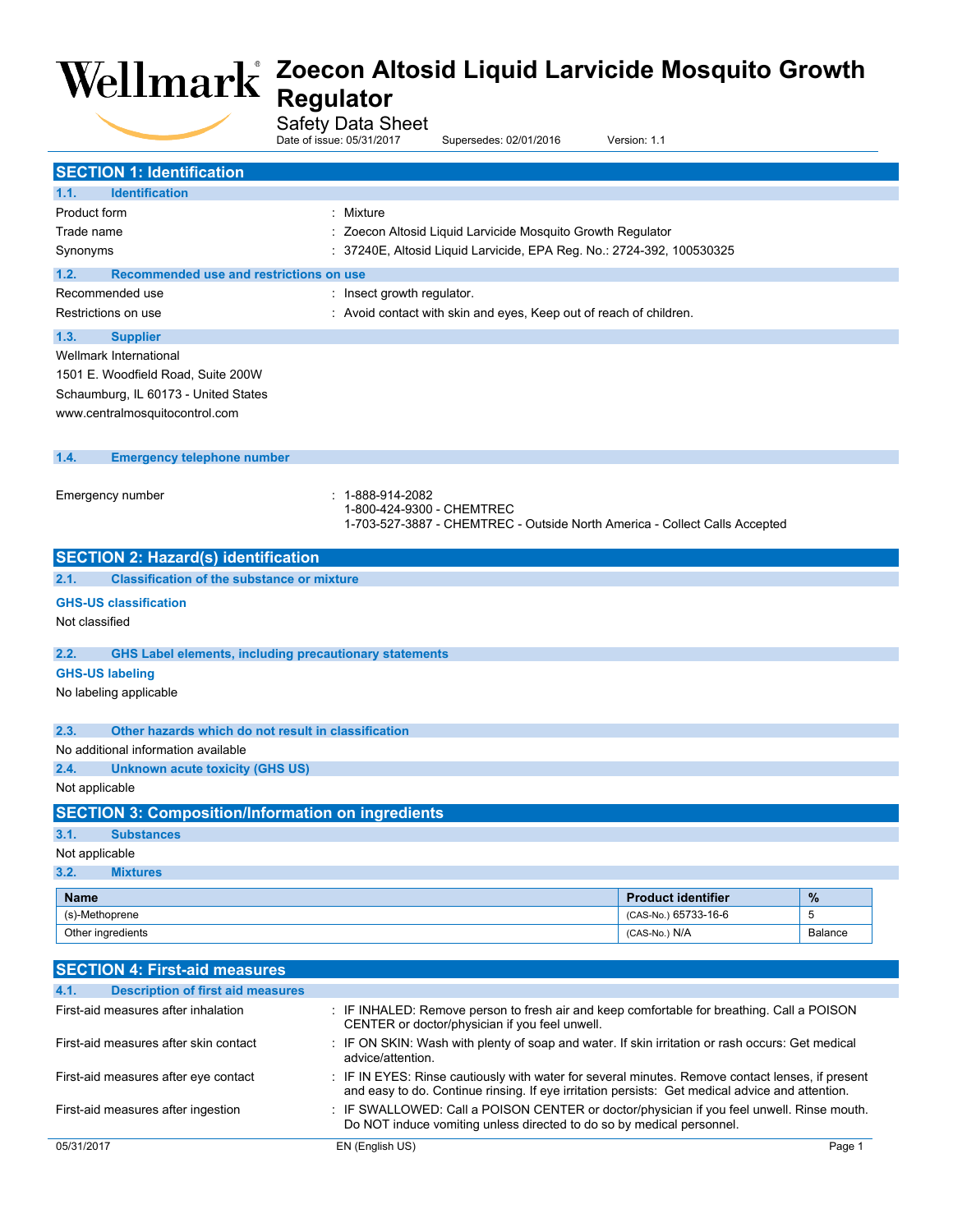Safety Data Sheet

| 4.2.<br>Most important symptoms and effects (acute and delayed)<br>No additional information available |                                                                     |                                                                                                                                                                |  |  |  |
|--------------------------------------------------------------------------------------------------------|---------------------------------------------------------------------|----------------------------------------------------------------------------------------------------------------------------------------------------------------|--|--|--|
| 4.3.                                                                                                   | Immediate medical attention and special treatment, if necessary     |                                                                                                                                                                |  |  |  |
|                                                                                                        | Treat symptomatically.                                              |                                                                                                                                                                |  |  |  |
|                                                                                                        | <b>SECTION 5: Fire-fighting measures</b>                            |                                                                                                                                                                |  |  |  |
| 5.1.                                                                                                   | Suitable (and unsuitable) extinguishing media                       |                                                                                                                                                                |  |  |  |
|                                                                                                        | Suitable extinguishing media                                        | : Water spray. Dry powder. Foam. Carbon dioxide.                                                                                                               |  |  |  |
|                                                                                                        | Unsuitable extinguishing media                                      | : Avoid heavy hose streams.                                                                                                                                    |  |  |  |
| 5.2.                                                                                                   | Specific hazards arising from the chemical                          |                                                                                                                                                                |  |  |  |
| Reactivity                                                                                             |                                                                     | : The product is non-reactive under normal conditions of use, storage and transport.                                                                           |  |  |  |
|                                                                                                        |                                                                     |                                                                                                                                                                |  |  |  |
| 5.3.                                                                                                   | Special protective equipment and precautions for fire-fighters      |                                                                                                                                                                |  |  |  |
|                                                                                                        | Protection during firefighting                                      | : Do not attempt to take action without suitable protective equipment. Self-contained breathing<br>apparatus. Complete protective clothing.                    |  |  |  |
|                                                                                                        | <b>SECTION 6: Accidental release measures</b>                       |                                                                                                                                                                |  |  |  |
| 6.1.                                                                                                   | Personal precautions, protective equipment and emergency procedures |                                                                                                                                                                |  |  |  |
| 6.1.1.                                                                                                 | For non-emergency personnel                                         |                                                                                                                                                                |  |  |  |
|                                                                                                        | Emergency procedures                                                | : Ventilate spillage area.                                                                                                                                     |  |  |  |
|                                                                                                        |                                                                     |                                                                                                                                                                |  |  |  |
| 6.1.2.                                                                                                 | For emergency responders                                            |                                                                                                                                                                |  |  |  |
|                                                                                                        | Protective equipment                                                | : Do not attempt to take action without suitable protective equipment. For further information<br>refer to section 8: "Exposure controls/personal protection". |  |  |  |
|                                                                                                        |                                                                     |                                                                                                                                                                |  |  |  |
| 6.2.                                                                                                   | <b>Environmental precautions</b>                                    |                                                                                                                                                                |  |  |  |
|                                                                                                        | Avoid release to the environment.                                   |                                                                                                                                                                |  |  |  |
| 6.3.                                                                                                   | Methods and material for containment and cleaning up                |                                                                                                                                                                |  |  |  |
|                                                                                                        | Methods for cleaning up                                             | : Absorb spills with an inert material, clay granules or other inert absorbent material and put in                                                             |  |  |  |
|                                                                                                        |                                                                     | container for disposal.                                                                                                                                        |  |  |  |
|                                                                                                        |                                                                     |                                                                                                                                                                |  |  |  |
|                                                                                                        | <b>SECTION 7: Handling and storage</b>                              |                                                                                                                                                                |  |  |  |
| 7.1.                                                                                                   | <b>Precautions for safe handling</b>                                |                                                                                                                                                                |  |  |  |
|                                                                                                        | Precautions for safe handling                                       | : Ensure good ventilation of the work station. Wear personal protective equipment.                                                                             |  |  |  |
|                                                                                                        | Hygiene measures                                                    | Do not eat, drink or smoke when using this product. Always wash hands after handling the                                                                       |  |  |  |
|                                                                                                        |                                                                     | product.                                                                                                                                                       |  |  |  |
| 7.2.                                                                                                   | Conditions for safe storage, including any incompatibilities        |                                                                                                                                                                |  |  |  |
|                                                                                                        | Storage conditions                                                  | Store in a well-ventilated place. Keep cool. Keep only in original container.                                                                                  |  |  |  |
|                                                                                                        | Incompatible materials                                              | Strong acids. Strong bases. Strong oxidizers.                                                                                                                  |  |  |  |
|                                                                                                        |                                                                     |                                                                                                                                                                |  |  |  |
|                                                                                                        | <b>SECTION 8: Exposure controls/personal protection</b>             |                                                                                                                                                                |  |  |  |
| 8.1.                                                                                                   | <b>Control parameters</b>                                           |                                                                                                                                                                |  |  |  |
|                                                                                                        | No additional information available                                 |                                                                                                                                                                |  |  |  |
|                                                                                                        |                                                                     |                                                                                                                                                                |  |  |  |
|                                                                                                        |                                                                     |                                                                                                                                                                |  |  |  |
| 8.2.                                                                                                   | <b>Appropriate engineering controls</b>                             |                                                                                                                                                                |  |  |  |
|                                                                                                        | Appropriate engineering controls                                    | : Adequate ventilation systems as needed to control concentrations of airborne contaminants                                                                    |  |  |  |
|                                                                                                        | Environmental exposure controls                                     | below applicable threshold limit values.<br>: Avoid release to the environment.                                                                                |  |  |  |
| 8.3.                                                                                                   | Individual protection measures/Personal protective equipment        |                                                                                                                                                                |  |  |  |
|                                                                                                        |                                                                     |                                                                                                                                                                |  |  |  |
|                                                                                                        | Hand protection:                                                    |                                                                                                                                                                |  |  |  |
| Protective gloves                                                                                      |                                                                     |                                                                                                                                                                |  |  |  |
| Eye protection:                                                                                        |                                                                     |                                                                                                                                                                |  |  |  |
| Safety glasses                                                                                         |                                                                     |                                                                                                                                                                |  |  |  |
|                                                                                                        |                                                                     |                                                                                                                                                                |  |  |  |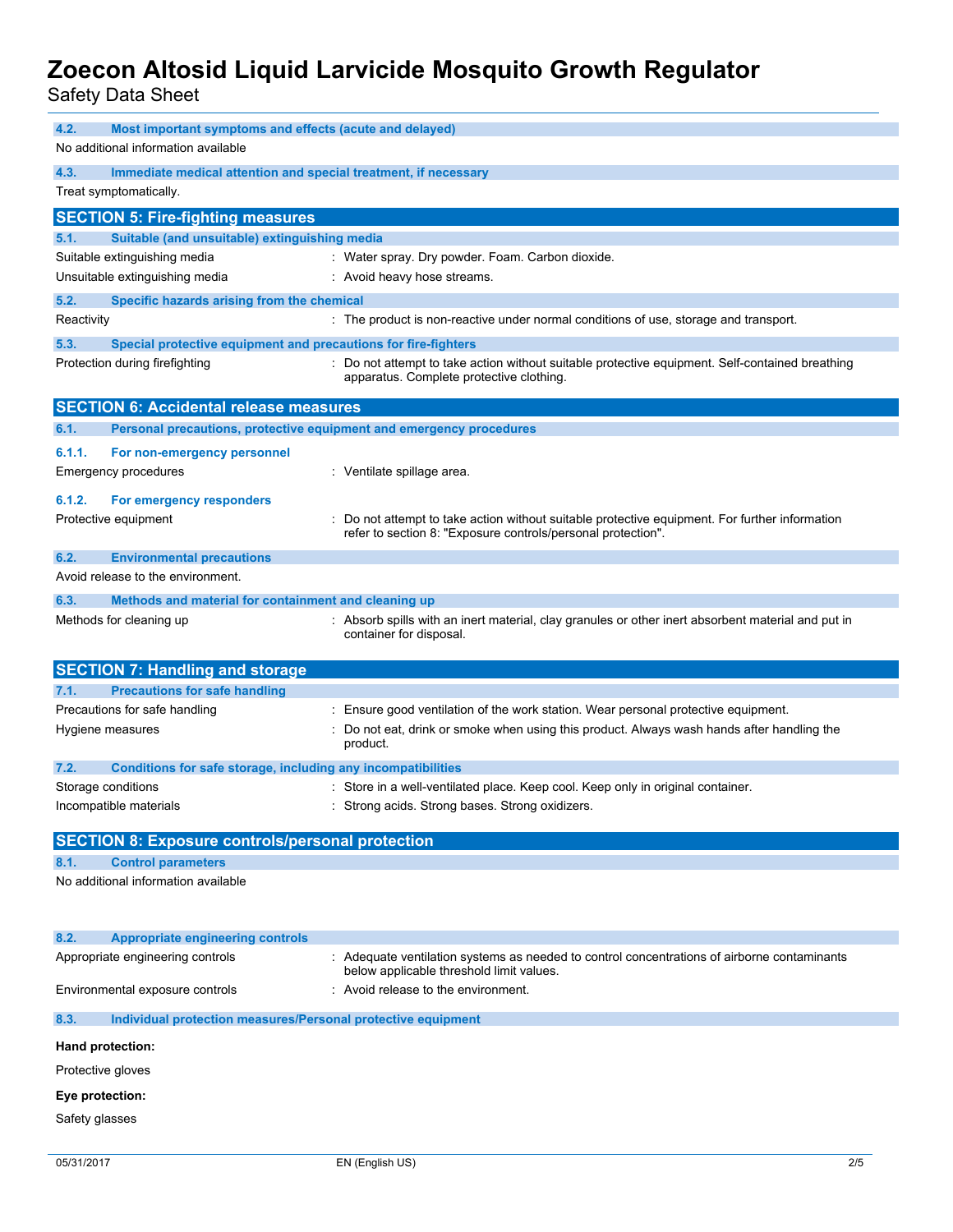Safety Data Sheet

#### **Skin and body protection:**

Wear suitable protective clothing



## **SECTION 9: Physical and chemical properties 9.1. Information on basic physical and chemical properties** Physical state : Liquid Appearance **in the case of the Creamy white, opaque liquid.** Creamy white, opaque liquid. Color : Creamy white : Creamy white Odor **Characteristic of hydrocarbons Characteristic of hydrocarbons** Odor threshold **in the set of the set of the set of the set of the set of the set of the set of the set of the set of the set of the set of the set of the set of the set of the set of the set of the set of the set of the s** pH : 6.85 Melting point **: Not applicable** Freezing point **in the case of the Contract Contract Contract Contract Contract Contract Contract Contract Contract Contract Contract Contract Contract Contract Contract Contract Contract Contract Contract Contract Contrac** Boiling point **in the case of the case of the case of the case of the case of the case of the case of the case of the case of the case of the case of the case of the case of the case of the case of the case of the case of** Flash point : No flash Relative evaporation rate (butyl acetate=1) : No data available Flammability (solid, gas) : Not applicable. Vapor pressure in the set of the set of the set of the Vapor pressure in the set of the set of the Vapor in the Vapor set of the Vapor set of the Vapor set of the Vapor set of the Vapor set of the Vapor set of the Vapor se Relative vapor density at 20 °C : No data available Relative density : 1 (25 °C) Solubility : No data available Log Pow : No data available Auto-ignition temperature : No data available Decomposition temperature : No data available Viscosity, kinematic **intervalse in the Contract Contract Contract Contract Contract Contract Contract Contract Contract Contract Contract Contract Contract Contract Contract Contract Contract Contract Contract Contract Co** Viscosity, dynamic : 165 cP (20 °C) Explosion limits **Explosion** limits **in the set of the set of the set of the set of the set of the set of the set of the set of the set of the set of the set of the set of the set of the set of the set of the set of the se** Explosive properties in the state of the state of the state of the state of the state of the state of the state of the state of the state of the state of the state of the state of the state of the state of the state of the Oxidizing properties in the state of the Society of the Society of the Society of the Society of the Society of the Society of the Society of the Society of the Society of the Society of the Society of the Society of the S **9.2. Other information**

### No additional information available

# **SECTION 10: Stability and reactivity**

**10.1. Reactivity**

The product is non-reactive under normal conditions of use, storage and transport.

#### **10.2. Chemical stability**

Stable under normal conditions.

**10.3. Possibility of hazardous reactions**

No dangerous reactions known under normal conditions of use.

#### **10.4. Conditions to avoid**

None under recommended storage and handling conditions (see section 7).

**10.5. Incompatible materials**

Strong acids. Strong bases. Strong oxidizing agents.

**10.6. Hazardous decomposition products**

Under normal conditions of storage and use, hazardous decomposition products should not be produced.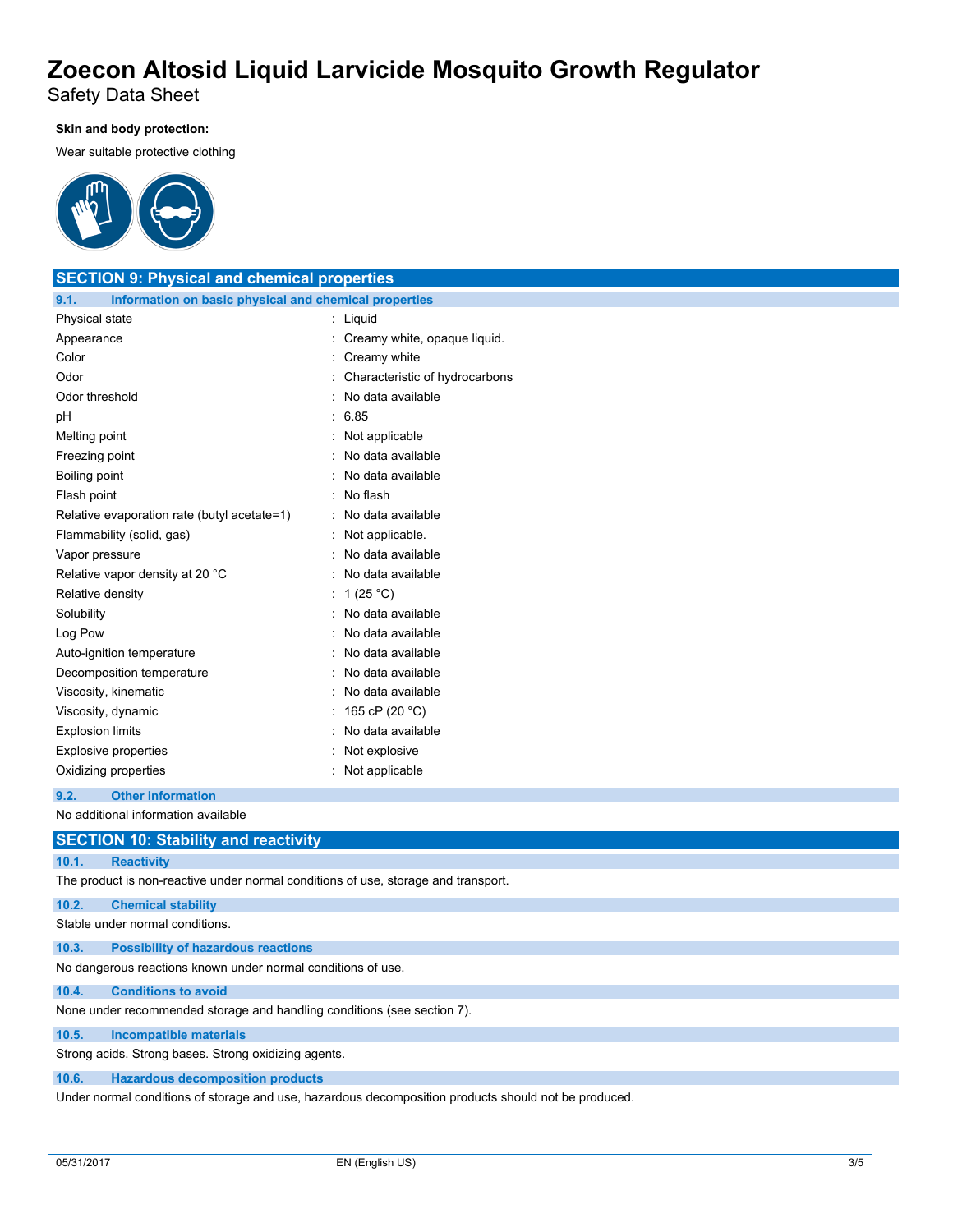Safety Data Sheet

## **SECTION 11: Toxicological information**

### **11.1. Information on toxicological effects**

| Zoecon Altosid Liquid Larvicide Mosquito Growth Regulator |               |  |
|-----------------------------------------------------------|---------------|--|
| LD50 oral rat                                             | > 5000 mg/kg  |  |
| LD50 dermal rabbit                                        | > 2000 mg/kg  |  |
| LC50 inhalation rat (mg/l)                                | > 5.2 mg/l/4h |  |
| рH                                                        | 6.85          |  |

| <b>GHS-US Properties</b>                              | <b>Classification</b> |
|-------------------------------------------------------|-----------------------|
| Acute toxicity                                        | Not classified        |
| Skin corrosion/irritation                             | Not classified        |
| Serious eye damage/irritation                         | Not classified        |
| Respiratory or skin sensitization                     | Not classified        |
| Germ cells mutagen                                    | Not classified        |
| Carcinogenicity                                       | Not classified        |
| Reproductive toxicity                                 | Not classified        |
| Specific target organ toxicant<br>(single exposure)   | Not classified        |
| Specific target organ toxicant<br>(repeated exposure) | Not classified        |
| Aspiration hazard                                     | Not classified        |

#### **Potential health effects**

| Skin                        |                                                                                            |
|-----------------------------|--------------------------------------------------------------------------------------------|
| Acute                       | : Causes mild skin irritation.                                                             |
| Eye                         |                                                                                            |
| Acute                       | : Causes mild eye irritation.                                                              |
| <b>Mutagenicity</b>         | $\therefore$ (s)-Methoprene has been tested and found negative for mutagenicity potential. |
| Carcinogenicity             | : (s)-Methoprene is not classified as carcinogen by NTP, IARC and OSHA.                    |
| <b>Reproductive Effects</b> | $\therefore$ (s)-Methoprene is not a reproductive toxin.                                   |

# **SECTION 12: Ecological information**

**12.1. Toxicity**

| (s)-Methoprene (65733-16-6) |                                                |
|-----------------------------|------------------------------------------------|
| LC50 Acute fish 1           | 0.76 mg/l (Exposure time: 96h - Rainbow trout) |
| LC50 Acute fish 2           | > 0.37 mg/l (Exposure time: 96h - Blue gill)   |
| LC50 Acute crustacea 1      | 0.11 mg/l (Exposure time: 96h - Mysid shrimp)  |
| NOEC Chronic fish 1         | 0.048 mg/l (Fathead minnow)                    |
| NOEC Chronic crustacea 1    | 0.014 mg/l (Mysid shrimp)                      |

### **12.2. Persistence and degradability**

No additional information available

| 12.3.<br><b>Bioaccumulative potential</b> |                                         |  |  |  |
|-------------------------------------------|-----------------------------------------|--|--|--|
|                                           |                                         |  |  |  |
| (s)-Methoprene (65733-16-6)               |                                         |  |  |  |
| Log Kow                                   | 6.3                                     |  |  |  |
|                                           |                                         |  |  |  |
| 12.4.<br><b>Mobility in soil</b>          |                                         |  |  |  |
| (s)-Methoprene (65733-16-6)               |                                         |  |  |  |
| Mobility in soil                          | 10-14 days, rapidly hydrolyzed in soil. |  |  |  |
|                                           |                                         |  |  |  |
| 12.5.<br><b>Other adverse effects</b>     |                                         |  |  |  |

No additional information available